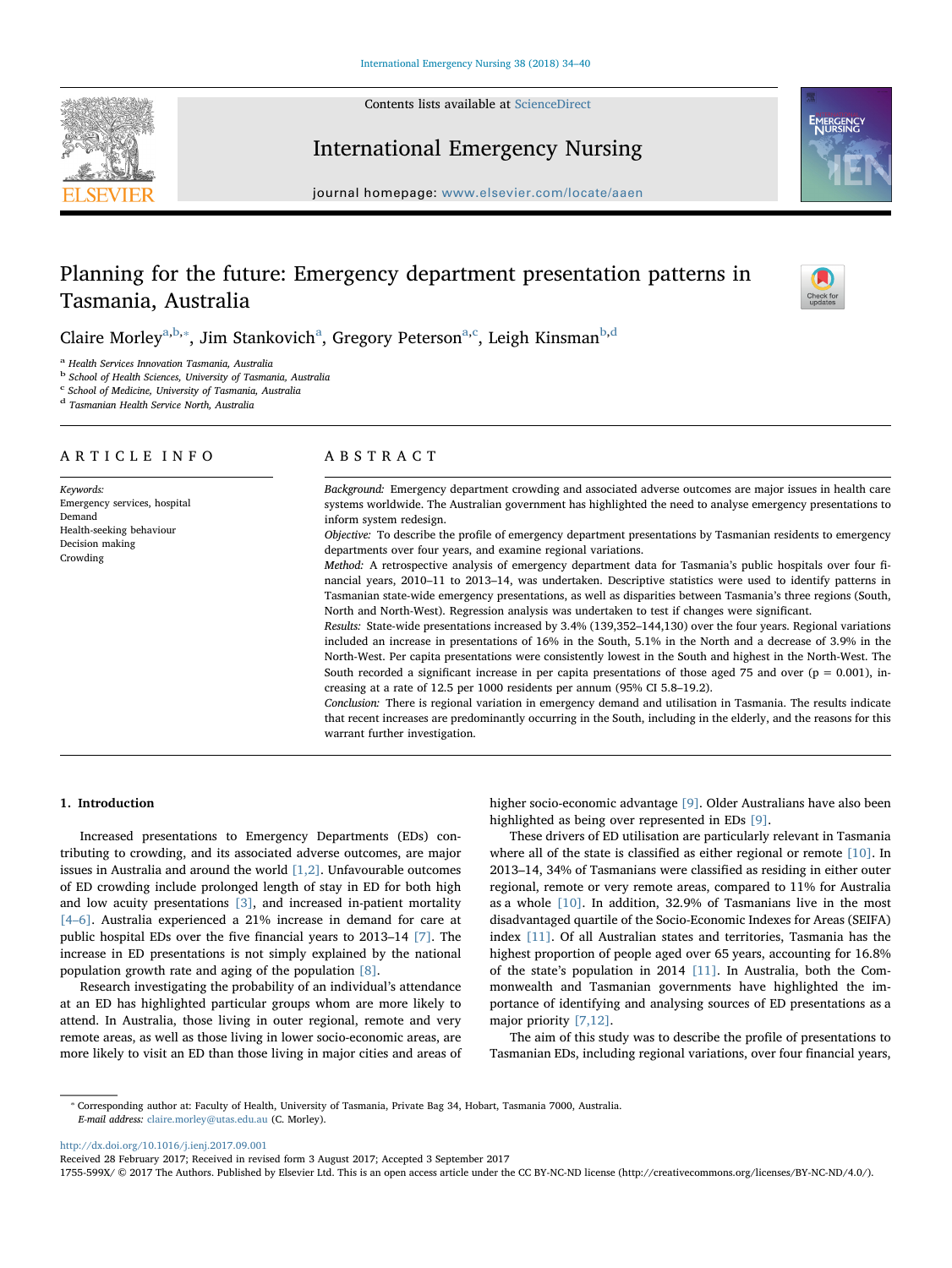2010–11 to 2013–14. The data would provide information regarding demographics of ED users, acuity and time of presentations, mode of arrival, and discharge destination.

# 2. Methods

## 2.1. Study setting

Tasmania is Australia's most Southerly and only Island state with a population of 514,800 (2014) [\[10\].](#page-6-6) Between July 2012 and July 2015 Tasmania's acute healthcare system operated as three separate Tasmanian Healthcare Organisations (THOs). These THOs were serviced by four public hospital EDs; Launceston General Hospital (LGH) in THO North, North West Regional Hospital (NWRH) and Mersey Community Hospital (MCH) in THO North-West and Royal Hobart Hospital (RHH) in THO South. Each hospital offers 24 h a day ED services.

# 2.2. Study design

A retrospective analysis of ED presentations to Tasmania's public hospitals over four financial years (2010–11 to 2013–14) was undertaken. The study was approved by the Tasmania Human Research Ethics Committee (application number H13948).

Data for all patients attending the four public hospital EDs in Tasmania were provided by the Tasmanian State Department of Health and Human Services (DHHS). The DHHS data contains de-identified demographic, administrative and clinical information pertaining to all ED presentations.

In Australia the Statistical Area-level 2 (SA2) code is the base spatial unit used to collect statistics. Collectively the SA2s cover the whole of Australia without gaps or overlaps (average population 10,000) [\[13\]](#page-6-8). Patients' places of residence were assigned to one of Tasmania's three regions, South, North or North-West (NW) using SA2 codes. This excluded presentations to Tasmanian EDs by non-Tasmanians, indicating only patterns of ED usage by Tasmanians. Similarly, in sub-group analyses of presentations in a particular region, only residents of that region were counted.

All patients who present to an ED in Australia are assigned one of five possible categories of the Australian Triage Scale (ATS) [\[14\].](#page-6-9) ATS 1 represents the most urgent or highest acuity group with ATS 5 representing the least urgent or lowest acuity group. For ease of comparison in this study, triage categories were grouped into ATS 4 and 5 (low acuity presentations (LAPs)) and ATS 1–3 (high acuity presentations).

Data were coded to identify patients who attended the ED in the out-of-hours period. Using a definition applied by Primary Health Tasmania (PHT) [\[15\],](#page-6-10) out-of-hours included before 8am and after 6 pm on Monday to Friday, before 8am and after 12 pm on Saturday, and all day on Sunday and public holidays.

## 2.3. Data analysis

Data were obtained for four financial years, July 1st 2011 to June 30th 2014 inclusive. Descriptive statistics were used to compare changes in mode of arrival to the ED, urgency of presentation, in-hours versus out-of-hours attendance and discharge destination. Linear interpolation was applied to annual population estimates obtained from the Australian Bureau of Statistics (ABS) [\[16\]](#page-6-11) to estimate quarterly populations. These figures were used to calculate per capita presentations for the state as a whole and for each of the three regions by fiveyear age bands. Linear regression analyses were undertaken to test whether changes in per capita presentations were statistically significant ( $p < 0.05$ ). Data were analysed using R version 3.1.2 and Microsoft Office Excel 2013.

## 3. Results

## 3.1. Absolute numbers of presentations to Tasmanian EDs by Tasmanians

The data set initially comprised 580,456 presentations. After excluding presentations by non-Tasmanians, the final data set number was 563,649 (2.9% excluded). Presentations to Tasmanian EDs increased from 139,352 to 144,130 (3.4%) from the first year of the study period (2010–11) to the last (2013–14). Over this time the number of patients presenting to the ED who were subsequently admitted to hospital increased by 23% (29,887–36,807), while ambulance arrivals increased by 11.5% (34,689–38,672). In the four years, high acuity presentations increased by 6.8% (57,558–61,490) while LAPs increased by 1% (81,403–82,242). Presentations in the out-of-hours period remained relatively stable, with 54% of all presentations occurring during this time in the both the first and last years of the study (data not shown).

## 3.2. Regional patterns

When the data were disaggregated into regions, different patterns emerged ([Table 1](#page-2-0)). Presentations in the South increased each year of the study and recorded a 16% increase over the four-year period, with increases observed across all five-year age bands. Presentations in the North decreased in the second year (2011–12) but recorded an overall increase of 5.1% between the first and final years. Changes in the North-West varied over the study period, and the region recorded an overall decrease in presentations of 3.9%.

The South recorded increases across all levels of acuity with the greatest increase (25%) for LAPs. The North recorded increases of 5% across both high and LAPs, and the North-West recorded an increase in high-acuity presentations (14%) and a comparative decrease in LAPs (−14%). Whilst all regions recorded an increase in ambulance presentations, particularly in the South (20%), the proportion of ED patients arriving by ambulance varied greatly between regions: 35% in the South, 25% in the North and 20% in the North-West in 2013–14.

Thirty-three per cent of all presenters in the South in 2013–14 were subsequently admitted, an increase of 24% over the study period. The proportion of presentations resulting in admission in the North and the North-West equated to approximately one-fifth of all attenders, with increases over the period of 26% and 28%, respectively ([Table 1\)](#page-2-0).

## 3.3. Per capita presentations

When examining per capita presentations, different patterns emerged for each region ([Fig. 1\)](#page-2-1). Although absolute numbers of presentations in the North-West fell over the time period, this region consistently saw greater per capita presentations across all age groups than the other two regions. Residents in the North consistently presented at a greater rate than residents in the South.

## 3.4. Acuity of presentations

When comparing per capita presentations by level of acuity ([Figs. 2](#page-3-0) [and 3\)](#page-3-0) there was further evidence of regional variation. LAPs in the South increased across all age groups ([Fig. 2a](#page-3-0)), with significant increases seen in all age-bands under 60 years ( $p < 0.005$ ). LAPs in those aged under 60 years in the South increased at a rate of 9.9 per 1000 residents per annum (95% confidence interval 7.1–12.7). Conversely, there was a statistically significant decrease in LAPs across the majority of age bands in the North-West ([Fig. 2c](#page-3-0)). High-urgency presentations in the North-West increased at a significant rate in almost all age groups between ages 10–54 years ([Fig. 3c](#page-4-0)). The South recorded increases in high-urgency presentations in some of the older age bands ([Fig. 3](#page-4-0)a). The North recorded increases of 5.4% and 5% in high ([Fig. 2](#page-3-0)b) and low ([Fig. 3](#page-4-0)b) acuity presentations respectively.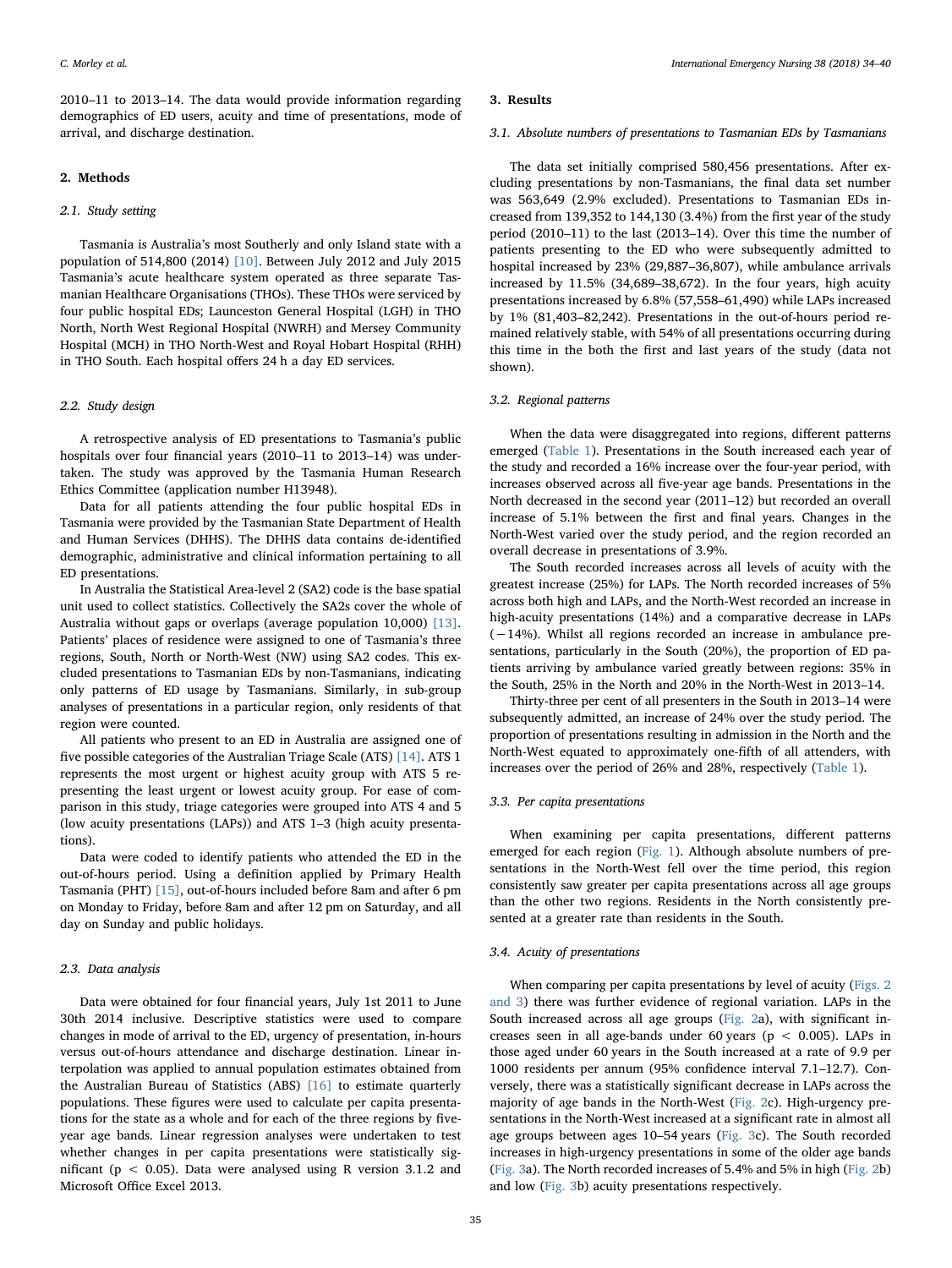## <span id="page-2-0"></span>Table 1

Comparison of regional Tasmanian ED usage by residents of each region, 2010–11 to 2013–14.

|                                                                                                                   | South<br>(%)                                                                                  |                                                                                                  |                                          | North<br>(%)                                                                               |                                                                                              |                                                  | North-West<br>(%)                                                                             |                                                                                             |                                                |  |
|-------------------------------------------------------------------------------------------------------------------|-----------------------------------------------------------------------------------------------|--------------------------------------------------------------------------------------------------|------------------------------------------|--------------------------------------------------------------------------------------------|----------------------------------------------------------------------------------------------|--------------------------------------------------|-----------------------------------------------------------------------------------------------|---------------------------------------------------------------------------------------------|------------------------------------------------|--|
|                                                                                                                   | 2010-11                                                                                       | $2013 - 14$                                                                                      | % Change                                 | 2010-11                                                                                    | 2013-14                                                                                      | % Change                                         | 2010-11                                                                                       | $2013 - 14$                                                                                 | % Change                                       |  |
| Population<br>Total number of Presentations                                                                       | 252 805<br>42 712                                                                             | 256 338<br>49 539                                                                                | 1.4<br>16                                | 143 369<br>39 302                                                                          | 143 695<br>41 30 6                                                                           | 0.2<br>5.1                                       | 113 990<br>48 917                                                                             | 113 897<br>47 0 26                                                                          | $-0.1$<br>$-3.9$                               |  |
| <b>ARRIVAL MODE</b><br>Emergency Amb.<br>"Walk-ins"                                                               | 14 275 (33)<br>27 202 (64)                                                                    | 17 113 (35)<br>31 306 (63)                                                                       | 20<br>15                                 | 9 345 (24)<br>29 636 (75)                                                                  | 10 226 (25)<br>30 652 (74)                                                                   | 9.4<br>3.4                                       | 8 687 (18)<br>39 931 (82)                                                                     | 9208(20)<br>37 380 (79)                                                                     | 6.0<br>$-6.4$                                  |  |
| <b>TIME OF DAY</b><br>In Hours<br>Out-of-Hours                                                                    | 17 866 (42)<br>24 846 (58)                                                                    | 20 947 (42)<br>28 591 (58)                                                                       | 17<br>15                                 | 17 332 (44)<br>21 970 (56)                                                                 | 18 243 (44)<br>23 063 (56)                                                                   | 5.3<br>4.9                                       | 23 035 (47)<br>25 882 (53)                                                                    | 21 618 (46)<br>25 408 (54)                                                                  | $-6.1$<br>$-1.8$                               |  |
| AUSTRALIAN TRIAGE SCALE<br>$\mathbf{1}$<br>$\boldsymbol{2}$<br>3<br>$\overline{4}$<br>5<br>$ATS$ 1-3<br>ATS 4 & 5 | 309(0.7)<br>3915(9)<br>16 385 (38)<br>16 605 (39)<br>5 316 (12)<br>20 609 (48)<br>21 921 (51) | 366(0.7)<br>4 820 (10)<br>16 819 (34)<br>20 236 (41)<br>7 106 (14)<br>22 005 (44)<br>27 342 (55) | 18<br>23<br>2.6<br>22<br>34<br>6.8<br>25 | 122(0.3)<br>2688(7)<br>13 453 (34)<br>21 454 (55)<br>1475(4)<br>16 263 (41)<br>22 929 (58) | 130(0.3)<br>2 788 (7)<br>14 221 (34)<br>20 890 (51)<br>3175(8)<br>17 139 (41)<br>24 065 (58) | 6.6<br>3.7<br>5.7<br>$-2.6$<br>115<br>5.4<br>5.0 | 131(0.3)<br>2674(5)<br>14 316 (29)<br>25 442 (52)<br>6 352 (13)<br>17 131 (35)<br>31 494 (65) | 169(0.4)<br>3 756 (8)<br>15 659 (33)<br>23 787 (51)<br>3647(8)<br>19584 (42)<br>27 434 (58) | 29<br>40<br>9.4<br>$-6.5$<br>43<br>14<br>$-14$ |  |
| ED DISCHARGE DESTINATION<br>Non-admitted<br>#Admitted                                                             | 29 317 (69)<br>13 395 (31)                                                                    | 32 980 (67)<br>16 559 (33)                                                                       | 12<br>24                                 | 32 583 (83)<br>6 719 (17)                                                                  | 32 827 (79)<br>8 479 (21)                                                                    | 0.7<br>26                                        | 41 412 (85)<br>7505(15)                                                                       | 37 390 (79)<br>9636(20)                                                                     | $-10$<br>28                                    |  |

<span id="page-2-2"></span>\* Departed without being admitted, dead on arrival, did not wait, left at own risk.

<span id="page-2-3"></span># Admitted, referred to another hospital for admission, died in ED.

# 3.5. Increased presentations in the South

Total presentations in the South increased across all age bands; however, presentations of those aged 75 and over increased at a significant rate ( $p = 0.001$ ) ([Fig. 1\)](#page-2-1). Regression analysis of per capita presentations versus time found that presentations of those aged 75 and over in the South, between 2010–11 and 2013–14, increased at a rate of 12.5 per 1000 residents per year (95% confidence interval 5.8–19.2).

In 2013–14, 68% of presenters to the RHH aged 75 and over were admitted, versus 29% of those aged less than 75 (OR 5.2, 95% confidence interval 4.9–5.5) [\(Table 2\)](#page-4-1). The higher proportion of admissions in the older age group was consistent each year of the study. Similarly, the mean length of stay for those age 75 and over was consistently longer than for younger presenters. This remained the case regardless of the outcome of the presentation ([Table 2](#page-4-1)). In 2013–14 patients aged 75 years and older spent over 36,000 h in the RHH ED (data not shown).

<span id="page-2-1"></span>

\* Significant increase in per capita presentations of those aged 75 and over in the South

Fig. 1. Per capita presentations to Tasmanian EDs by residents of each region; 2010–11 and 2013–14.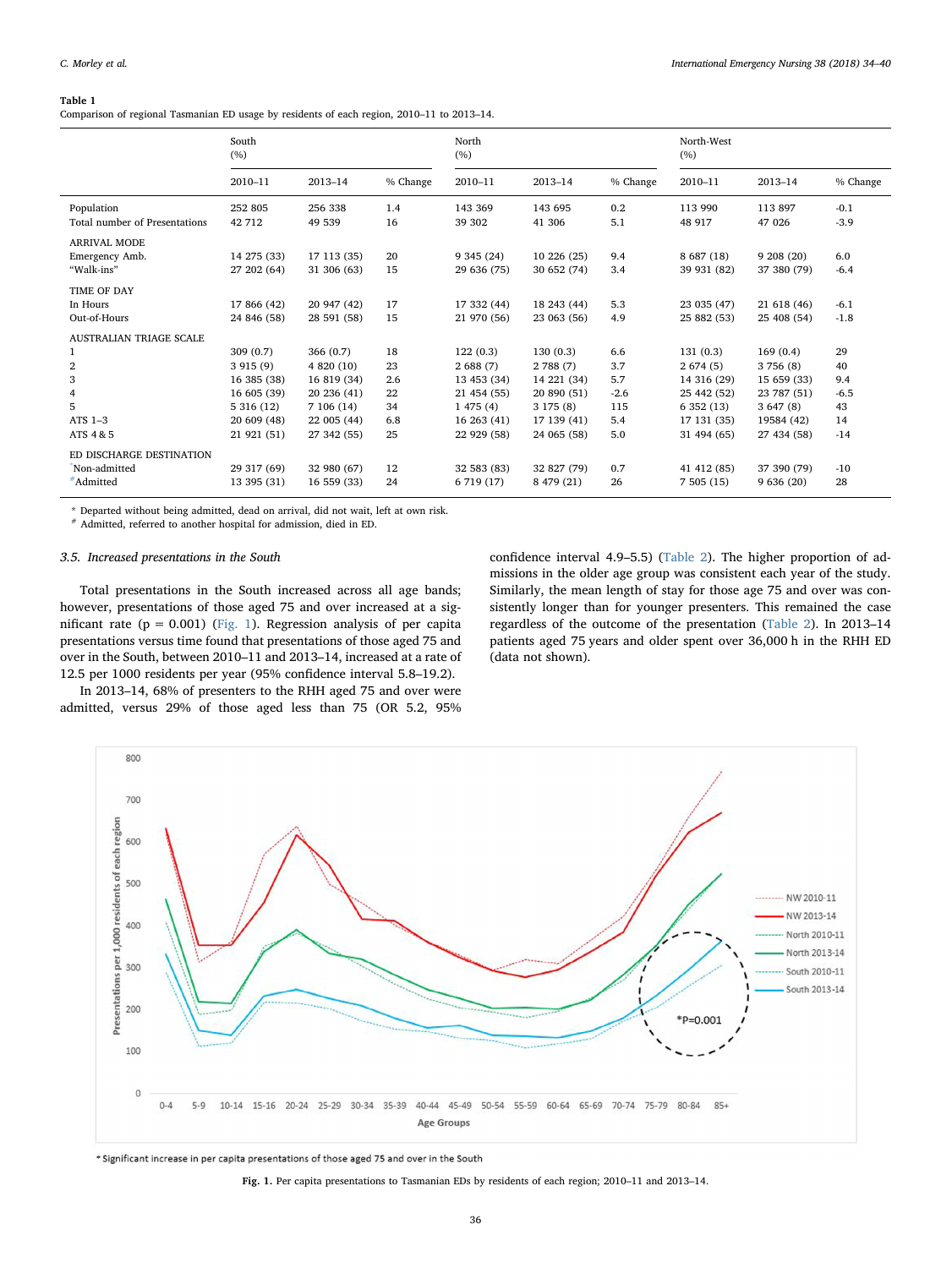<span id="page-3-0"></span>

Fig. 2. Annual average percentage change in per capita presentations of #low acuity patients to Tasmanian regional EDs, 2010-11 to 2013-14: a. South, b. North, c. NW. #Australian Triage Categories 3 & 4 combined. The size of the dots donate the actual numbers of presenters in that age group in 2013–14.

## 4. Discussion

The main finding of this study was the widespread variation in ED usage between Tasmania's three regions. This result can be further divided into three main points. Firstly, residents in the state's North-West present to the ED at a much greater per capita rate than the other two regions, and at a rate greater than the national average [\[7\].](#page-6-3) Secondly, in terms of increased presentations, the majority of the increases were in the South of the state. Finally, although presentations in the South of the state increased across all five-year age-bands, there was a significant increase in presentations of those age 75 years and older, across all triage categories.

When considering state-wide ED presentations in the four years under study, there were sizable increases in the proportion of patients arriving by ambulance, presenting with high acuity conditions and being subsequently admitted to hospital. This finding in itself depicts a significant threat to existing ED resources.

# 4.1. Per capita presentations in the North-West

Residents of the state's North-West presented to ED at a per capita rate of up to 2.5 times that of the South. This large disparity in regional per capita presentations has continued, even allowing for the overall drop in presentations in the North-West. North-West Tasmania is the most rural part of the State, and this is a potential explanation for the high per capita rates of presentation in this region. Callen and colleagues, who undertook a survey of attendees at a rural Australian hospital, highlighted patients' perspectives that rural EDs are an important alternative to primary care, particularly in the after-hours period [\[17\]](#page-6-12).

Similarly, a previous study undertaken by Cheek and colleagues in NW Tasmania concluded that providing low-acuity care in parallel with more acute services may be the best service model to meet the needs of rural communities [\[18\].](#page-6-13) Cheek's suggestion may have been related to the reduced availability of GPs in this rural area. The most recent GP census in Tasmania showed that the North-West had the highest number of patients per full time equivalent GP in the state (1389 people), which was also higher than the national average (1214 people) [\[19\]](#page-6-14).

The high per capita ED presentations in this region has been reported before [\[20\]](#page-6-15), with researchers speculating that the EDs in North-West Tasmania 'act as GP super-clinics'. However, here we present a new finding, that there has been a recent decrease of 14% in LAPs in this region, while high acuity presentations have increased by 14% with a corresponding increase in admissions. This finding suggests that rather than using the EDs as GP clinics, residents of the North-West are changing how they utilise the service and are starting to reserve presentations to the ED for more serious conditions. An investigation into what has led to this change in healthcare-utilisation behaviour is warranted. Future research could involve an exploration of changes in local healthcare service provision as it is possible that changes in access to alternative forms of healthcare has led to the recent reduction of LAPs to the EDs in this region.

## 4.2. Increases in the South

Another regional variation identified is the increase in presentations in the South of the state compared to a decrease in the North-West and a modest increase in the North. The increase in the South equated to an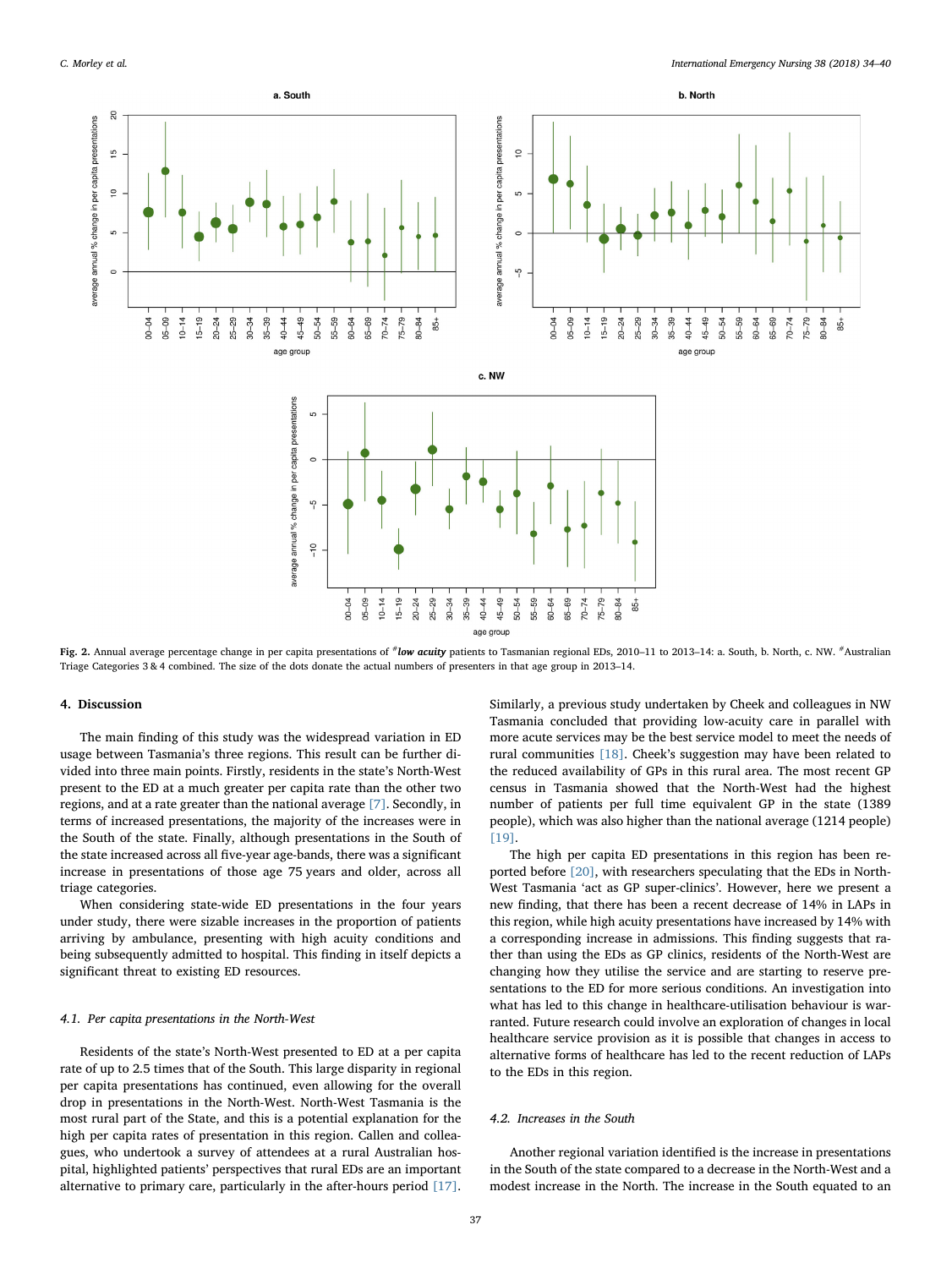<span id="page-4-0"></span>

age group Fig. 3. Annual average percentage change in per capita presentations of #high acuity patients to Tasmanian regional EDs, 2010-11 to 2013-14: a. South, b. North, c. NW. #Australian Triage Categories 1, 2 & 3 combined. The size of the dots donate the actual numbers of presenters in that age group in 2013–14.

<span id="page-4-1"></span>

| Table 2                                                                                                |  |  |  |  |  |  |
|--------------------------------------------------------------------------------------------------------|--|--|--|--|--|--|
| Comparison of $*$ LOS in the South between patients aged < 75 years and patients aged $\geq$ 75 years. |  |  |  |  |  |  |

|             | < 75                                    |                                         |                                         |            | $\geq$ 75                                |                                         |                                         |            |                               |
|-------------|-----------------------------------------|-----------------------------------------|-----------------------------------------|------------|------------------------------------------|-----------------------------------------|-----------------------------------------|------------|-------------------------------|
|             | Mean LOS<br>Admitted                    | Mean LOS<br>Discharged                  | Mean LOS                                | % admitted | Mean LOS<br>Admitted                     | Mean LOS<br>Discharged                  | Mean LOS                                | % admitted | Odds of admission (95%)<br>CI |
| $2010 - 11$ | 9.7h<br>$(585 \text{ min})$             | 3.7 <sub>h</sub><br>$(221 \text{ min})$ | 5.3h<br>$(320 \text{ min})$             | 27         | 11.2 <sub>h</sub><br>$(673 \text{ min})$ | 5.0 <sub>h</sub><br>$(301 \text{ min})$ | 9.2 <sub>h</sub><br>$(553 \text{ min})$ | 68         | 5.6<br>$(5.3 - 6.0)$          |
| $2011 - 12$ | 7.3 h<br>$(440 \text{ min})$            | 3.3 h<br>$(196 \text{ min})$            | 4.3 h<br>$(260 \text{ min})$            | 26         | 8.1 h<br>$(488 \text{ min})$             | 4.8 h<br>$(289 \text{ min})$            | 7.0 h<br>$(418 \text{ min})$            | 65         | 5.2<br>$(4.9 - 5.6)$          |
| $2012 - 13$ | 8.0 <sub>h</sub><br>$(481 \text{ min})$ | 3.1 <sub>h</sub><br>$(187 \text{ min})$ | 4.3h<br>$(261 \text{ min})$             | 25         | 9.3 <sub>h</sub><br>$(558 \text{ min})$  | 4.2 <sub>h</sub><br>$(252 \text{ min})$ | 7.4h<br>$(446 \text{ min})$             | 63         | 5.2<br>$(4.8 - 5.5)$          |
| 2013-14     | 7.1 h<br>$(426 \text{ min})$            | 2.9h<br>$(176 \text{ min})$             | 4.1 <sub>h</sub><br>$(249 \text{ min})$ | 29         | 8.9h<br>$(532 \text{ min})$              | 3.7 <sub>h</sub><br>$(224 \text{ min})$ | 7.2h<br>$(434 \text{ min})$             | 68         | 5.2<br>$(4.9 - 5.5)$          |

<span id="page-4-2"></span># Length of Stay.

annual average increase of 5.1%, greater than that reported by other Australian regions [\[21,22\].](#page-6-16) This increase was not explained by population growth, as the population of this region increased by only 1.4% over the four-year period [\[16\].](#page-6-11) The majority of the increase was in LAPs (25%). In fact, the majority of the increased presentations by those aged 60 years and under can be attributed to increases in LAPs by patients in this demographic ([Fig. 2](#page-3-0)a).

Interestingly, Dinh and colleagues, who conducted a recent retrospective analysis of ED presentations in New South Wales, covering the five years 2010–2014, reported no increase in LAPs [\[23\]](#page-6-17). These researchers used a different definition of low acuity, that is, a definition used by the Australian government for potentially avoidable 'GP-type' presentations. As well as including patients allocated triage categories 4 or 5, it also included patients who were self-referred and who were subsequently discharged to their usual place of residence. However, when our data were reanalysed using this alternative definition, we still found a 21% increase in LAPs in the South of Tasmania. It is possible the discrepancy lies in the number of LAPs referred by their GP to the ED in the South, as a recent investigation into LAPs in the North of Tasmania reported almost 29% of LAPs had been told to go to the ED by a doctor or a nurse [\[24\]](#page-6-18). Unfortunately, identifying self-referred LAPs was outside the scope of this analysis. It is worth noting that the Australian government has recently ceased reporting figures for potentially avoidable 'GP-type' presentations, due to the limitations of the definition [\[7\]](#page-6-3).

While increased LAPs to the ED may not directly lead to overcrowding, studies have reported reductions in wait time and length of stay in ED for higher acuity patients by diverting LAPs away from the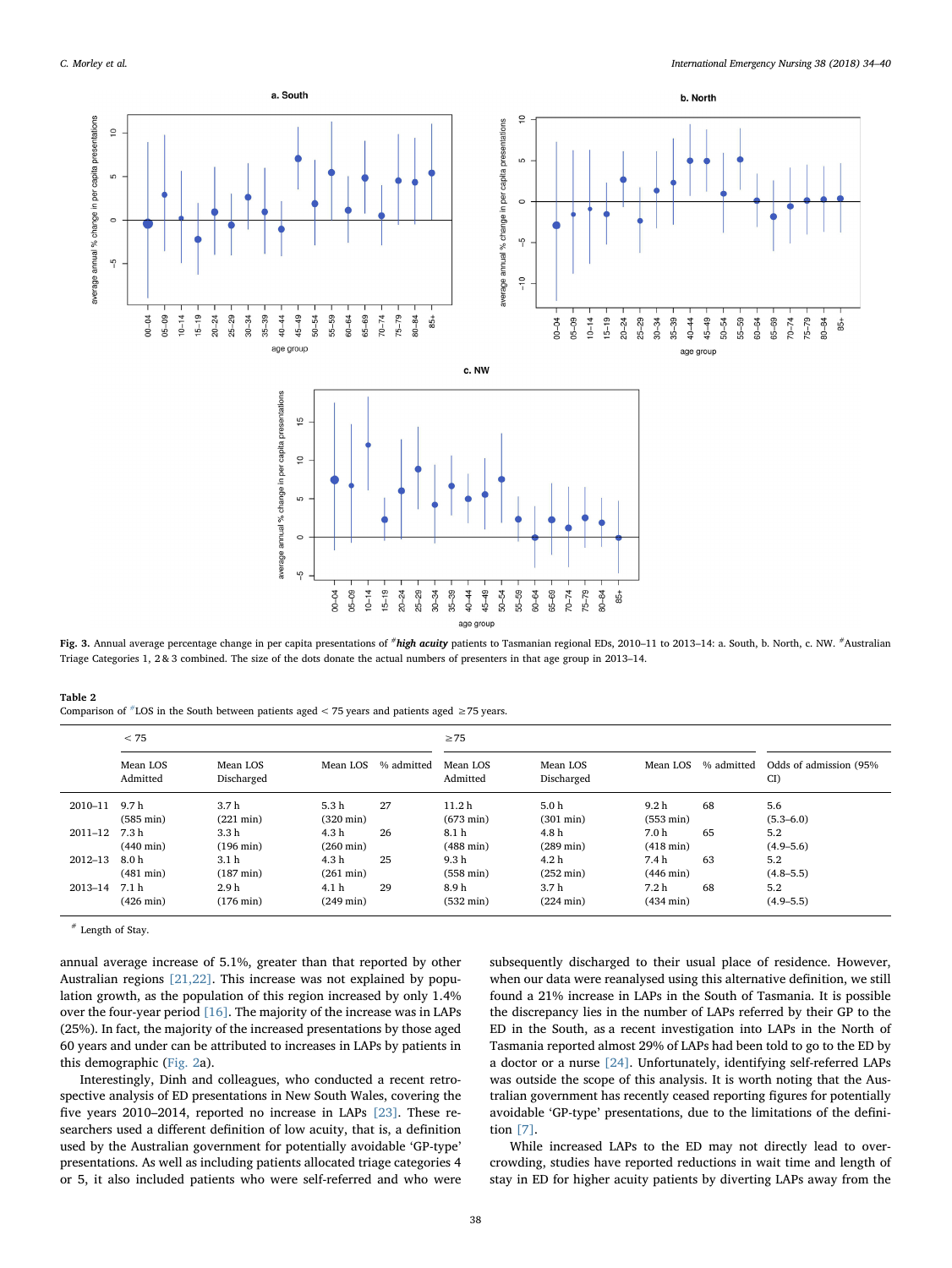ED [\[25\]](#page-6-19), or steaming their care within the ED [\[26\].](#page-6-20) Therefore, it is worthwhile trying to understand the reasons patients attend the ED for non-urgent conditions. In a survey of Australian patients who attended EDs during 2013–14, 22% of respondents felt the required care could have been provided by a GP [\[9\]](#page-6-5). Unavailability of their GP was the reason given by 23% of these attendees, while 3% believed that the waiting time to see a GP was too long [\[9\].](#page-6-5) The proportion of Tasmanian respondents who reported that their GP was unavailable (15.9%) was the lowest in the country [\[27\].](#page-6-21) However, in 2012–13 GP type presentations (according to one definition) in Tasmania accounted for 41.9% of all ED presentations, which was substantially above the national average of 32.4% [\[12\]](#page-6-22).

The drivers behind LAPs to the ED have been investigated in multiple studies that have reported similar contributing factors [\[1,24,28\]](#page-6-0). While different methodologies were used in these studies, including interviews [\[1,28\]](#page-6-0) and surveys [\[24\],](#page-6-18) all studies identified barriers in accessing primary care and patient perceived urgency of care as factors associated with the decision to attend the ED. Unwin and colleagues [\[24\]](#page-6-18) concluded that providing more accessible and appropriate services could lead to a reduction in LAPs to the ED. It is feasible that providing increased access to alternative forms of care, coupled with patient education on appropriate use of services could reduce LAPs in the South. However, to identify the strategies most likely to succeed it is important to understand the specific contextual factors that have led to this sustained increase.

Therefore, future research should focus on an investigation of the specific factors that contribute to residents of Tasmanian deciding to seek treatment at the ED for low acuity conditions. It is essential that the opinions and motivations of local presenters are sought, as only they can identify the decision making processes behind their attendance at the ED, and consequently may provide insights into acceptable alternatives to ED for their specific health care needs.

# 4.3. Presentations by the elderly

When looking at total presentations in the South, there was a significant increase in per capita presentations of people aged 75 and over ([Fig. 1](#page-2-1)). Presentations of those aged 75 years and over at the RHH represent more than 10% all ED presentations and over 22% of all admissions, with the proportion increasing each year of this study. Presentations in this age group are increasing at a rate of 12.5 per 1000 residents per year, with 68% of these presentations resulting in an admission in 2013–14. The amount of time this group spent in the RHH ED in 2013–14 is equivalent to over four ED cubicles per day being occupied by a person aged 75 years or over.

Other Australian studies have identified presentations by the elderly as one of the factors contributing to increased ED presentations. In a ten-year retrospective analysis of all ED presentations in metropolitan Melbourne, older people (defined as aged 70 and over) were identified as being disproportionately represented in ED [\[29\]](#page-6-23). Similar to our study, the Melbourne study found older patients spent longer in the ED and were more likely to be admitted than younger adults [\[29\].](#page-6-23) A retrospective analysis of ED presentations undertaken in Sydney, Australia attributed a 36% increase in ED presentations over eleven years to be predominantly driven by the growth in acute, elderly presentations requiring hospital admission [\[30\]](#page-6-24). A recent Japanese study that investigated the relationship between ED length of stay (LOS) and the trend of an aging society concluded that the age of ED presenters had a significant negative effect on ED crowding, as ED LOS increased proportionately with the mean age of ED presenters [\[31\].](#page-6-25) Kawano and colleagues further advised that countries facing the issue of an aging population anticipate the effect this will have on ED crowding and take preventative measures to address the potential impact on the healthcare system [\[31\].](#page-6-25)

As Tasmanian has the highest mean age of all Australian states and territories any significant or sustained growth in ED presentations of

those aged 75 and over is a major concern. Not only is the state population of this demographic forecast to continue increasing, but the burden in terms of time and resources this group place on the ED is already significant. It is important to note that as these results show an increase in per capita presentations, the issue is not simply that a greater number of older people are attending the ED, but each older person in the South is more likely to attend.

This result merits further investigation into the causes behind this significant increase in ED presentations by those aged 75 years and older. Future research could investigate whether older residents of the South are sicker than before, and therefore require more hospital admissions. Additionally, an exploration of older residents' perceptions of access to primary care may yield some insights into what is driving this increased need for emergency care.

# 4.4. State-wide presentations

Finally, the state-wide analysis identified increases in high acuity presentations and patients arriving by ambulance to the ED. This appears to be consistent with the increased acuity of ED presentations, demonstrated by a 23% increase over four years in the proportion of presentations who were subsequently admitted. The increase in admissions was evident across all three regions ([Table 1\)](#page-2-0). Indeed, the admission rate of 33% in the South in 2013–14 was higher than the Australian average for the same period (29%) [\[7\].](#page-6-3) A report by the Tasmanian government has previously highlighted the strain that increased hospital admissions are placing on the healthcare system [\[12\]](#page-6-22). This report identified Tasmanian EDs as having higher levels of access block than the national average, with 36% of all Tasmanians spending greater than eight hours in the ED, compared with 27% nationally (2012–13) [\[12\].](#page-6-22)

Similar to the current study, Lowthian and colleagues also identified substantial increases in the proportion of ambulance arrivals, high acuity patients and ED presentations subsequently requiring an admission over a 10-year period in Victoria, Australia [\[21\].](#page-6-16) Increased ED presentations related to the growth in high acuity patients was also a finding of a Western Australian (WA) study that examined trends in state-wide ED presentations over seven calendar years (2007–2013) [\[22\]](#page-6-26).

The current study adds to the growing body of evidence that high acuity patients who require admission to an in-patient bed are contributing substantially to the increase in ED presentations. This result suggests that healthcare policy needs to incorporate effective health promotion measures to keep the population healthier, and to consider whether alternative services for people with chronic diseases can reduce the need for hospital admissions. It is known that solutions to crowding in EDs lie outside of the ED itself, therefore a concerted effort to identify the causes of increased ED presentations and develop system-wide solutions that are both appropriate and acceptable to local residents is necessary.

## 5. Limitations

ABS population data were used to calculate per capita presentations. Therefore, the patterns of per capita presentations are reliant on these population data, which are estimates based on updates to 2011 Australian census data. Analyses of the trends in clinical diagnoses presenting to ED may be helpful in describing the profile of presentations, but was beyond the scope of this paper.

## 6. Conclusions

This study provides a comprehensive analysis of patterns of ED presentations by Tasmanian residents over a four-year period. The analyse highlights sizeable regional variations in patterns of ED usage which suggests that interventions aimed at reducing ED presentations